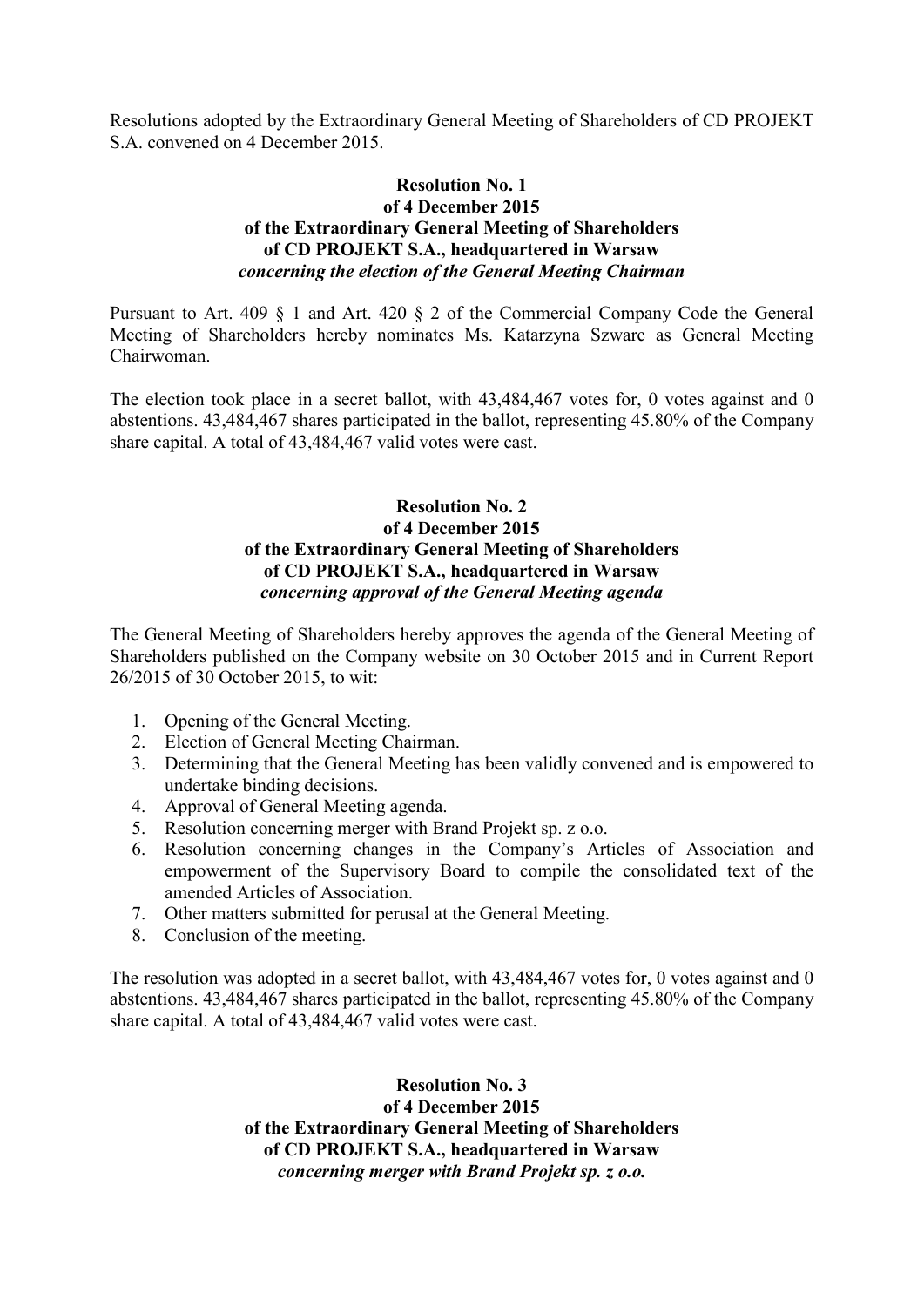Acting in compliance with Art. 506 of the Commercial Company Code (hereafter referred to as "CCC") and following oral presentations by Management Board representatives concerning important aspects of the Merger Plan:

## **Merger**

- 1. The General Meeting of Shareholders of the Acquirer hereby decides to approve the merger between the Acquirer and the Acquiree – Brand Projekt sp. z o.o. headquartered in Warsaw, as regulated by art. 492 §1 item 1 of the CCC, art. 515 §1 of the CCC and art. 516 §6 of the CCC, i.e. by transferring the totality of the Acquiree's assets and liabilities to the Acquirer without increasing the Acquirer's share capital and without exchanging Acquirer shares for Acquiree shares.
- 2. As mandated by art. 506 §4 of the CCC the General Meeting of Shareholders of the Acquirer hereby approves the Merger Plan published in the Court and Commercial Gazette No. 208 of 26 October 2015, item 16261 and appended to this Resolution as Annex no. 1.
- 3. The Acquirer's Articles of Association are not amended as a result of the merger.

The resolution was adopted in a secret ballot, with 43,484,467 votes for, 0 votes against and 0 abstentions. 43,484,467 shares participated in the ballot, representing 45.80% of the Company share capital. A total of 43,484,467 valid votes were cast.

## **Resolution No. 4 of 4 December 2015 of the Extraordinary General Meeting of Shareholders of CD PROJEKT S.A., headquartered in Warsaw concerning changes in the Company's Articles of Association and empowerment of the Supervisory Board to compile the consolidated text of the amended Articles of Association**

§1

Acting in compliance with Art. 430 of the Commercial Company Code the General Meeting of Shareholders decides to amend the Company's Articles of Association as follows:

1. §14 of the Company's Articles of Association is given the following form:

"Supervisory Board approval, issued in the form of a resolution, is required when incurring liabilities, purchasing or selling assets worth more than 10% of the Company's equity as published in its most recent financial statement, except when such actions relate to sales of the Company's products and services."

2. §12 section 1 of the Company's Articles of Association is given the following form:

"1. Management Board members, including the President of the Management Board, are appointed and dismissed by the Supervisory Board. Management Board members are appointed to a joint term which begins on the date of approval of the financial statement for the year 2016 and lasts 4 years."

3. §18 section 1 of the Company's Articles of Association is given the following form: